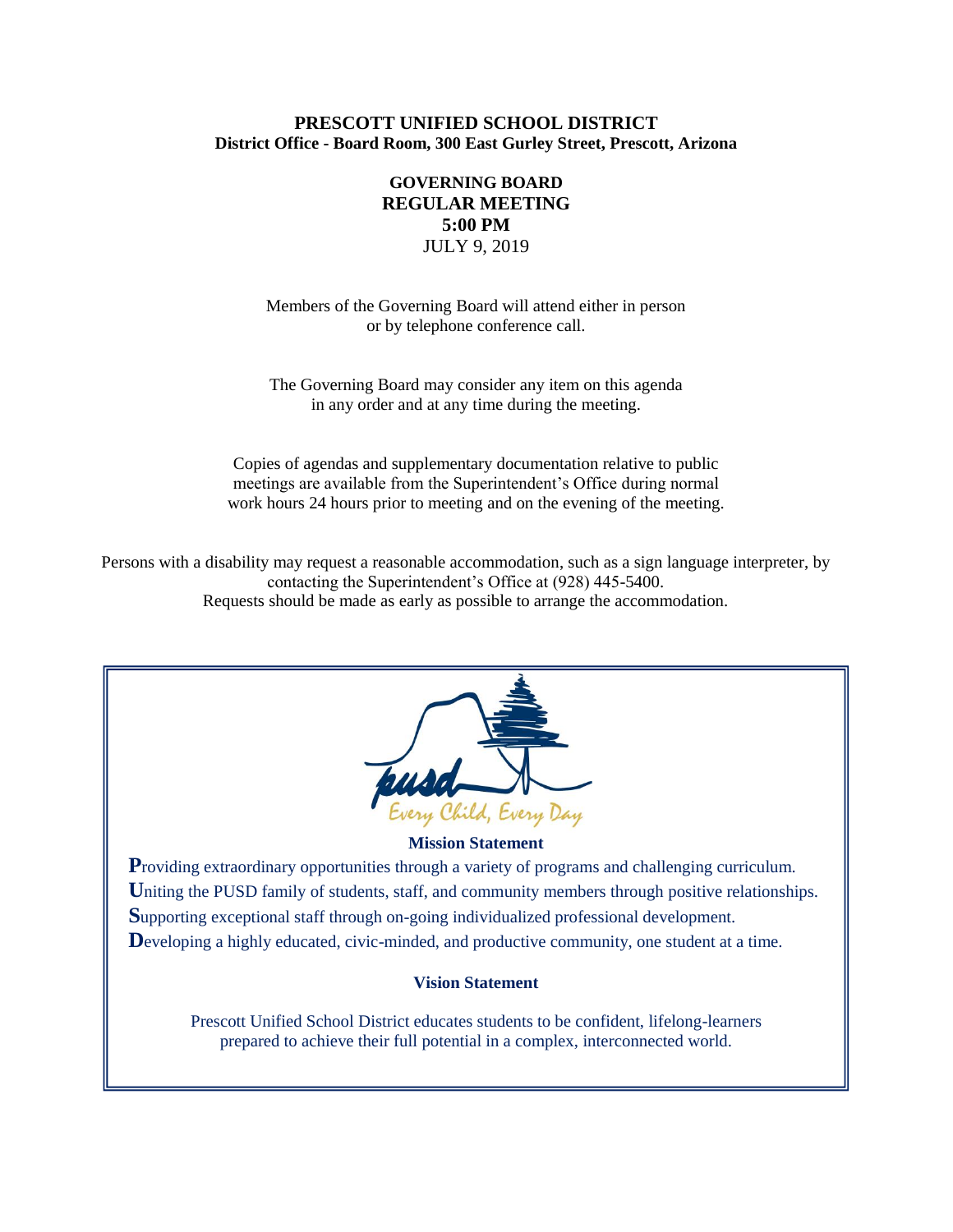### **AGENDA**

### 1. **CALL TO ORDER** - President Tina Seeley

### 2. **OPENING CEREMONY**

- A. Welcome President Tina Seeley
- B. Pledge of Allegiance
- 3. **APPROVAL OF AGENDA** President Tina Seeley
	- A. Consider approving the agenda as presented.

### 4. **APPROVAL OF MINUTES**

A. Consider approving the minutes from the Governing Board Study and Voting Session of June 4, 2019, as presented.

RELEVANT INFORMATION: Board policy requires approval of minutes.

Presenter: Mr. Joe Howard, Superintendent

B. Consider approving the minutes from the Governing Board Special Study and Voting session of June 25, 2019, as presented.

RELEVANT INFORMATION: Board policy requires approval of minutes.

Presenter: Mr. Joseph W. Howard, Superintendent

#### 5. **PRESENTATIONS**

#### 6. **INFORMATION ONLY ITEMS**

- A. Summary of Current Events
	- 1. Superintendent
		- a. July, 2019 PUSD Calendar of Events
			- 1. www.prescottschools.com/calendars
	- 2. Governing Board Members

#### 7. **ACTION ITEMS**

A. **CONSENT AGENDA** - *All those items listed below may be enacted by one motion and approved as Consent Agenda items with or without discussion. However, any item may be removed from the Consent Agenda and considered separately if a Governing Board member so requests.*

*The resolutions included in the Consent Agenda have been posted in order to waive the reading of the body of the resolutions.* Consider approving the Consent Agenda as presented.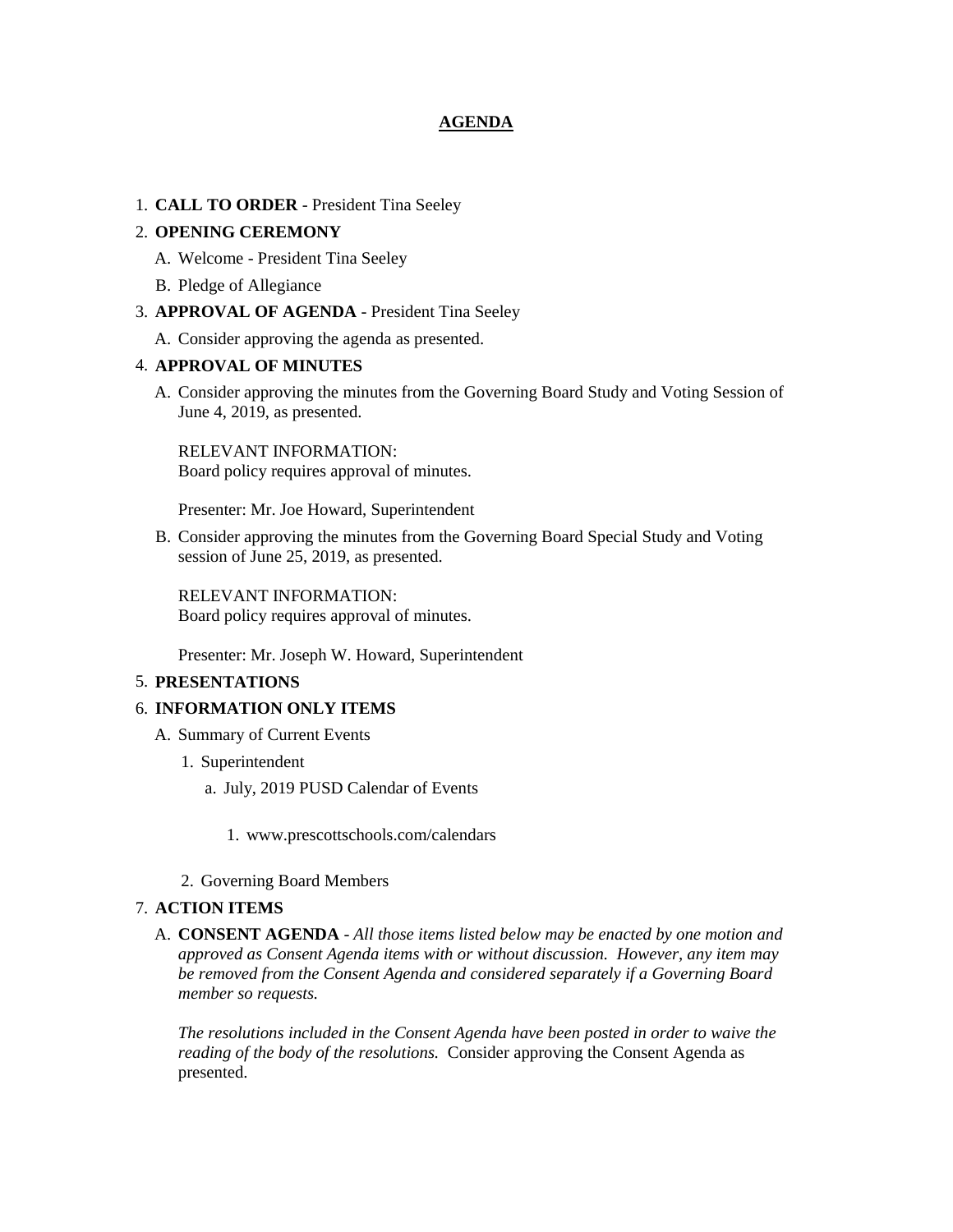1. Consider approving the certified and classified personnel actions as presented.

RELEVANT INFORMATION: A copy of the personnel report is attached for review.

Presenter: Mrs. Christa Simmons, Director of Human Resources

2. Consider approving the donations as presented.

RELEVANT INFORMATION: Board policy requires acceptance by the Governing Board of all donations.

Presenter: Mr. Brian Moore, Chief Financial Officer

3. Consider ratifying the vouchers as presented.

RELEVANT INFORMATION: Arizona Revised Statutes requires approval/ratification of all vouchers.

Presenter: Mr. Brian Moore, Chief Financial Officer

4. Consider approving the Student Activities Fund Statement of Receipts and Disbursements for June, 2019, as presented

RELEVANT INFORMATION: Please see the attached reports.

Presenter: Mr. Brian Moore, Chief Financial Officer

5. Consider approving the use of the vendor listed below as Sole Source procurement for the 2019-2020 school year as presented.

RELEVANT INFORMATION:

Procurement guidelines require the Governing Board to approve the listing of vendors that are utilized as "Sole Source." Sole Source is when no reasonable alternative exists. Vendors from the Sole Source listing are used as required.

#### **SOLE SOURCE LIST - SY 2019-2020**

Pearl Harbor Memorial Parade

Presenter: Mr. Brian Moore, Chief Financial Officer

# B. **PUBLIC HEARING**

- 1. Consider recessing the regular meeting to hold a Public Hearing to discuss the Fiscal Year 2020 Expenditure Budget.
- 2. Consider adjourning the Public Hearing and reconvening to Regular Session.

## C. **STUDY AND VOTING SESSION**

1. Consider adopting the Fiscal Year 2020 Expenditure Budget, as presented.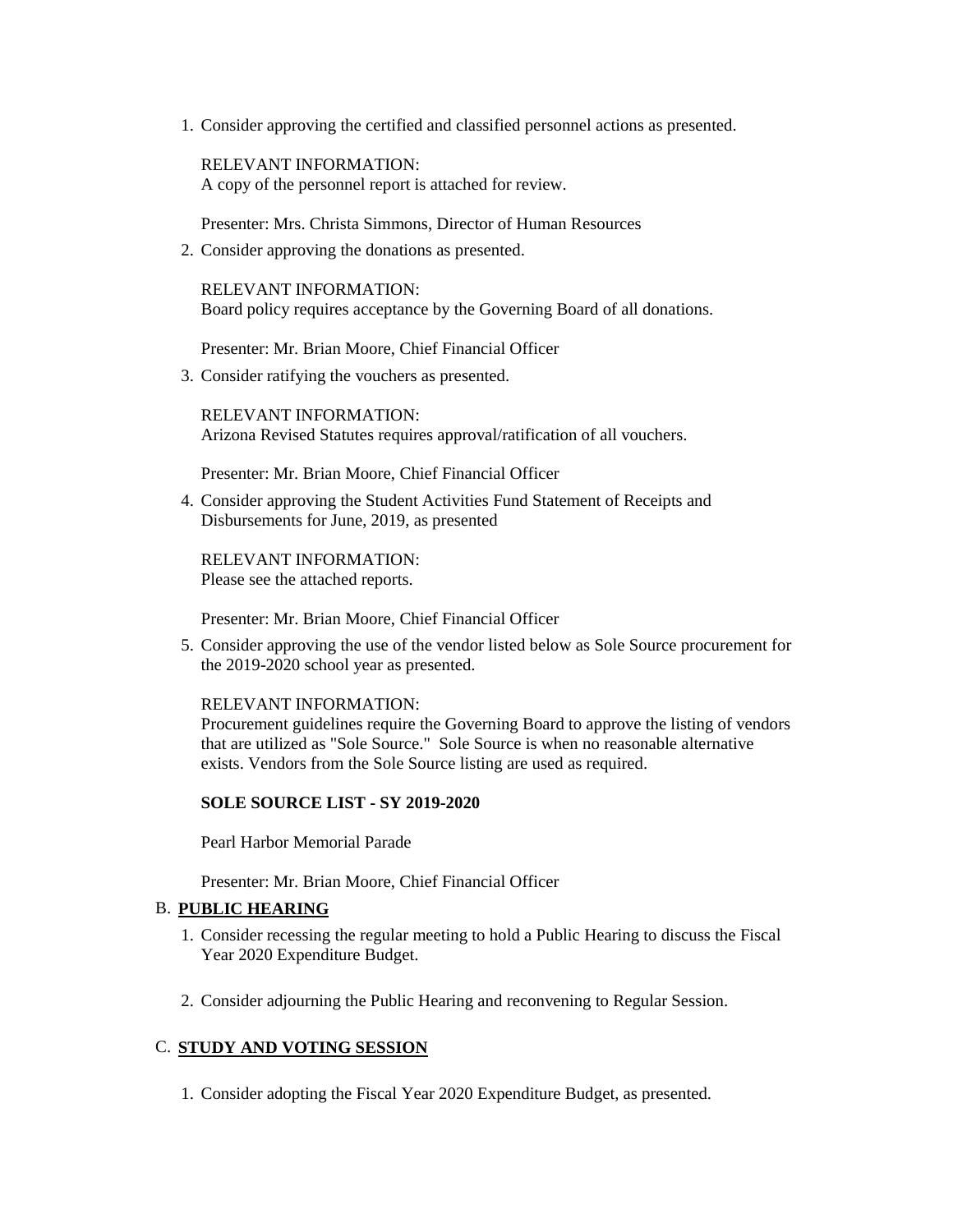#### RELEVANT INFORMATION:

According to A.R.S. 15-905, the district must adopt a budget no later than July 15, 2019. A copy of the Proposed Budget is attached for review.

Presenter: Mr. Brian Moore, Chief Financial Officer

2. Consider approving the Fiscal Year 2020 Capital Plan for the School Facilities Board as presented.

RELEVANT INFORMATION: A Capital Plan for Prescott Unified School District must be approved by the Governing Board and submitted to the School Facilities Board annually. School districts considered as "growing" school districts mush submit an annual Capital Plan following Governing Board approval. Due to enrollment fluctuating in the Prescott Unified School District it is recommended the Capital Plan for 2019-2020 be submitted with "NA" (not applicable) to indicate the school district is not intending to access any additional square footage at this time.

Presenter: Mr. Brian Moore, Chief Financial Officer

3. Consider approving the list of Student fees and Extracurricular fees for the 2019-2020 school year as presented.

RELEVANT INFORMATION: School District Governing Boards are required to adopt student fees annually at a public meeting. Please see the attached list of fees.

Presenter: Mr. Brian Moore, Chief Financial Officer

4. Consider approving an Intergovernmental Agreement between Prescott Unified School District, No.1 and Chino Valley Unified School District, No. 51, as presented.

#### RELEVANT INFORMATION:

PUSD and CVUSD wish to make this Intergovernmental Agreement to provide services for CVUSD ED-P students at PUSD, and to provide transportation to and from CVUSD for CVUSD ED-P students.

Presenter: Mr. Joseph W. Howard, Superintendent

5. Consider approving an Intergovernmental Agreement between the Arizona Department of Economic Security / Rehabilitation Service Administration and Prescott Unified School District, as presented.

### RELEVANT INFORMATION:

This agreement is a third party cooperative arrangement for the purpose of facilitating seamless transition of students with disabilities from high school to the world of work in order to maximize their employability and integration into the workforce and community.

Presenter: Mr. Joseph W. Howard, Superintendent

6. Consider approving a First Amendment to Intergovernmental Agreement between Mountain Institute JTED No. 2 and Prescott Unified School District, as presented.

RELEVANT INFORMATION: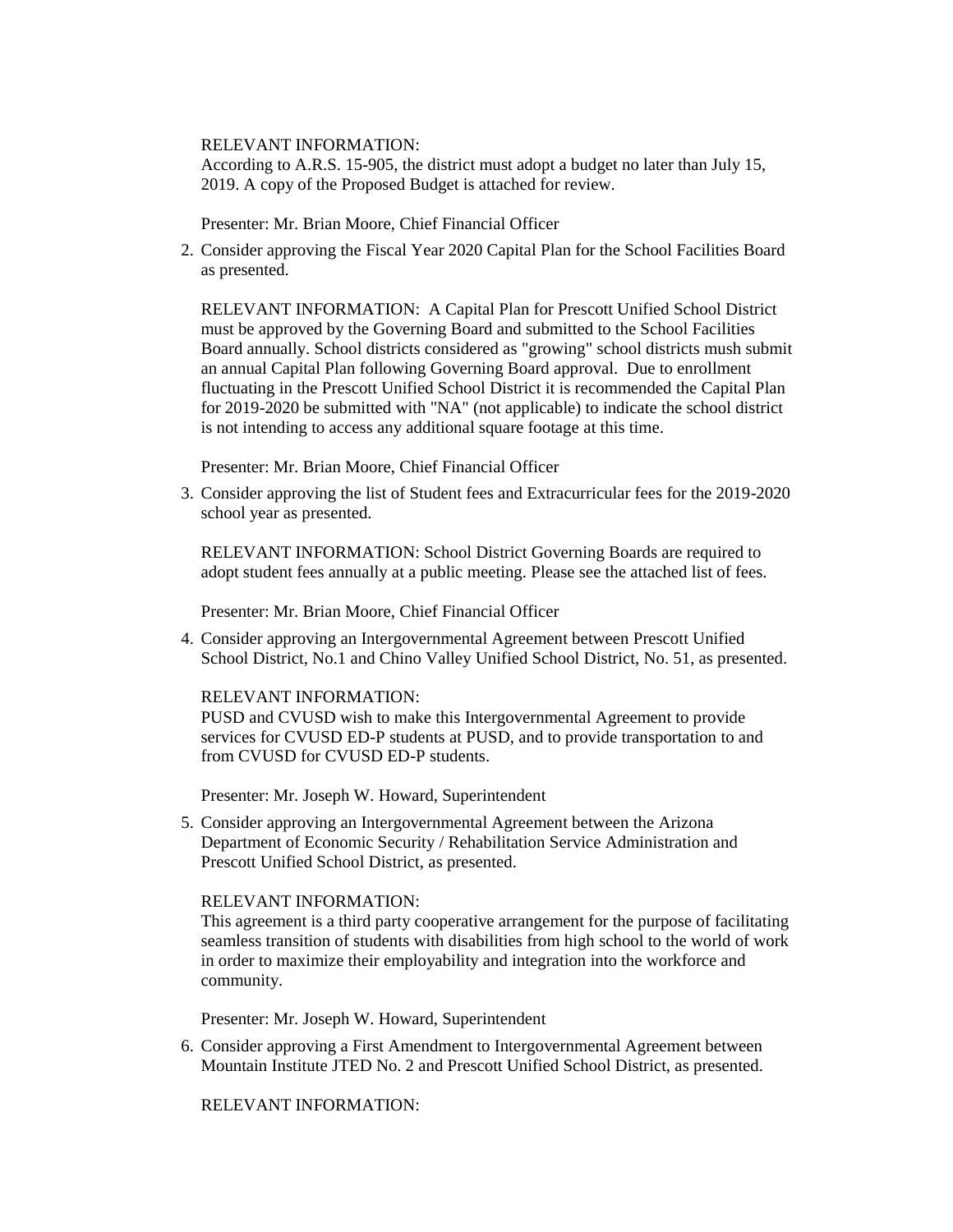Mountain Institute Career Technical Education District #2 and Prescott Unified School District entered into an Intergovernmental Agreement dated July 1, 2017 to provide joint technical education courses as part of a joint technical education district program. Due to legislative amendment, "joint technical education districts," or JTEDs, are now known as "career technical education districts," or CTEDs, an consistent with that legislative change, the Governing Board of the Mountain Institute JTED No. 2 changed its name to Mountain Institute CTED No. 2 effective March 6, 2019.

A copy of the Amendment is attached and has been reviewed & approved by PUSD Counsel.

Presenter: Mr. Joseph W. Howard, Superintendent

7. Consider adopting Policy Services Advisory, Volume 31, Number 1 from May, 2019, regarding Policy Advisory Numbers 646-650, as presented.

Governing Board BGB requires first and second readings of all proposed policy adoptions and approval by the Governing Board, **this is the second reading** of the proposed policies and the Board will be asked to adopt the policies after the second reading. Any Regulations and/or Exhibits have been attached for review and do not require Governing Board approval.

| Education                                                 |  |
|-----------------------------------------------------------|--|
|                                                           |  |
| Students - Exhibits JFAA-EA, JFAA-EB                      |  |
|                                                           |  |
| Students - Exhibits JFAB-EA, JFAB-EB                      |  |
| Policy Advisory No. 650Regulation KDB-R - Public Right to |  |
| Know /Freedom of Information.                             |  |

Presenter: Ms. Mardi Read, Assistant Superintendent

8. Consider approving students recommended for early entrance into kindergarten for the 2019-2020 school year, as presented.

RELEVANT INFORMATION: The parents of six (6) children have requested early entrance into kindergarten. in accordance with Governing Board Policy JEB, Entrance Age Requirements, six (6) of the children have participated in early entrance screening using the Brigance Screening Tool. After completing Kindergarten screening, three (3) children demonstrate academic, language, and motor skill readiness and are recommended for kindergarten. Screening results have been shared with the parents, building principals, and the Superintendent. additional children may be screened at the end of July. If those students qualify at that time, we will bring their admission into kindergarten to the board in August.

Presenter: Ms. Mardi Read, Assistant Superintendent

### D. **INFORMATION AND DISCUSSION ITEMS**